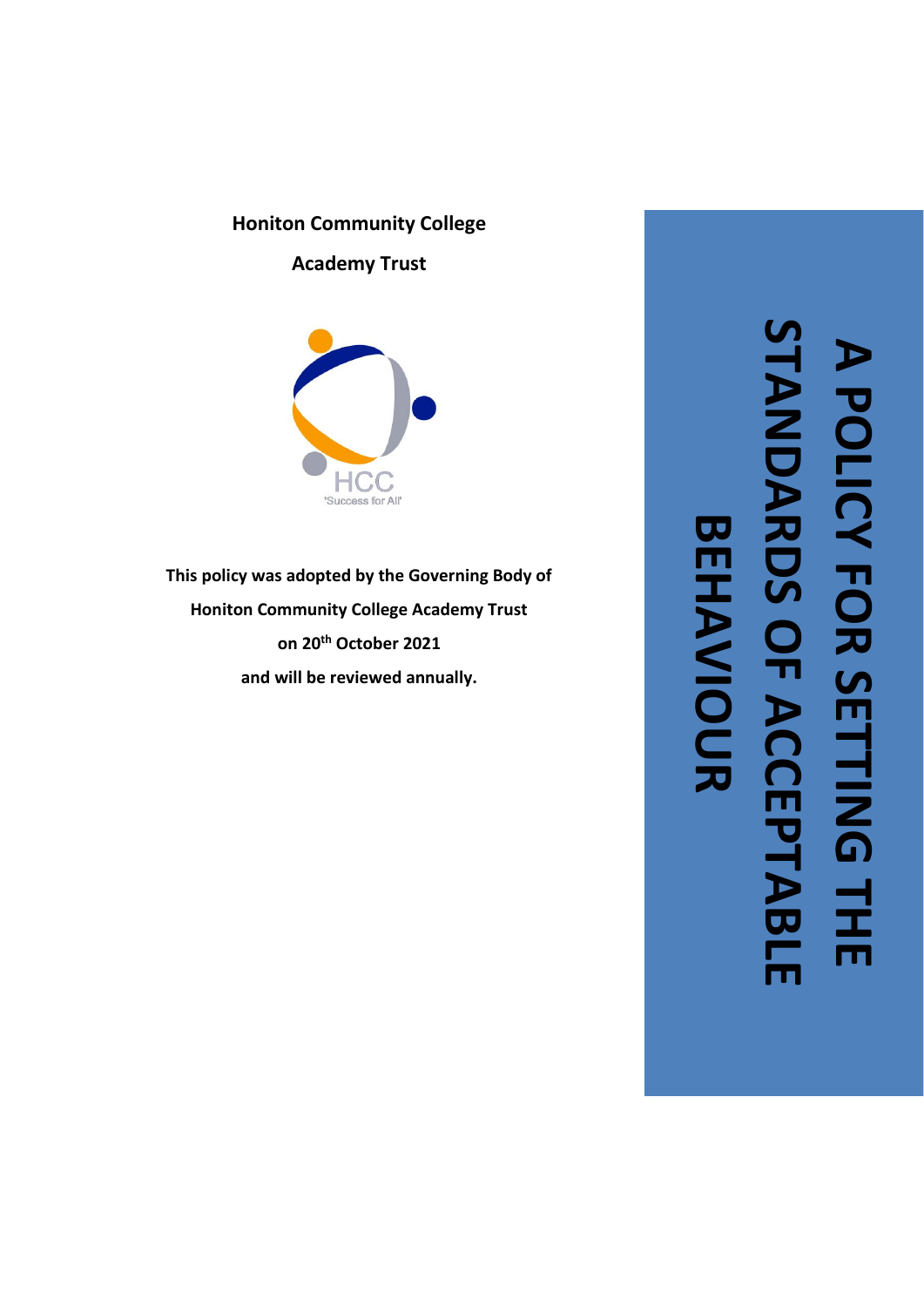#### **CONTENTS**

|                               | 1. Introduction                                       |                                                      |                         |
|-------------------------------|-------------------------------------------------------|------------------------------------------------------|-------------------------|
|                               | 2. Policy Statement                                   |                                                      |                         |
|                               | 3. Aims & Objectives                                  |                                                      |                         |
|                               | 4. Definitions                                        |                                                      |                         |
|                               | 5. Managing Employees Performance                     |                                                      |                         |
|                               | 6. Who can Experience Unacceptable Behaviour at Work? |                                                      |                         |
|                               |                                                       | 7. Unacceptable Behaviour from Service Users         | $\overline{\mathbf{z}}$ |
|                               | 8. Actions & Procedures                               |                                                      | 7                       |
|                               | 8.1                                                   | <b>Self Help</b>                                     | 7                       |
|                               | 8.2                                                   | <b>Reporting Behaviour to the manager</b>            | 7                       |
|                               | 8.3                                                   | Removed                                              | 8                       |
|                               | 8.4                                                   | <b>Invoking the formal Grievance Procedure</b>       | 8                       |
|                               |                                                       | 8.5 Advice to People Accused of Bullying, Harassment |                         |
|                               |                                                       | and Discrimination                                   | 8                       |
|                               | 8.6                                                   | <b>Witnesses to Unacceptable Behaviour</b>           | 8                       |
| <b>9.0 Equality Statement</b> |                                                       |                                                      | 8                       |
| 10.0 Helpful links            |                                                       |                                                      | 9                       |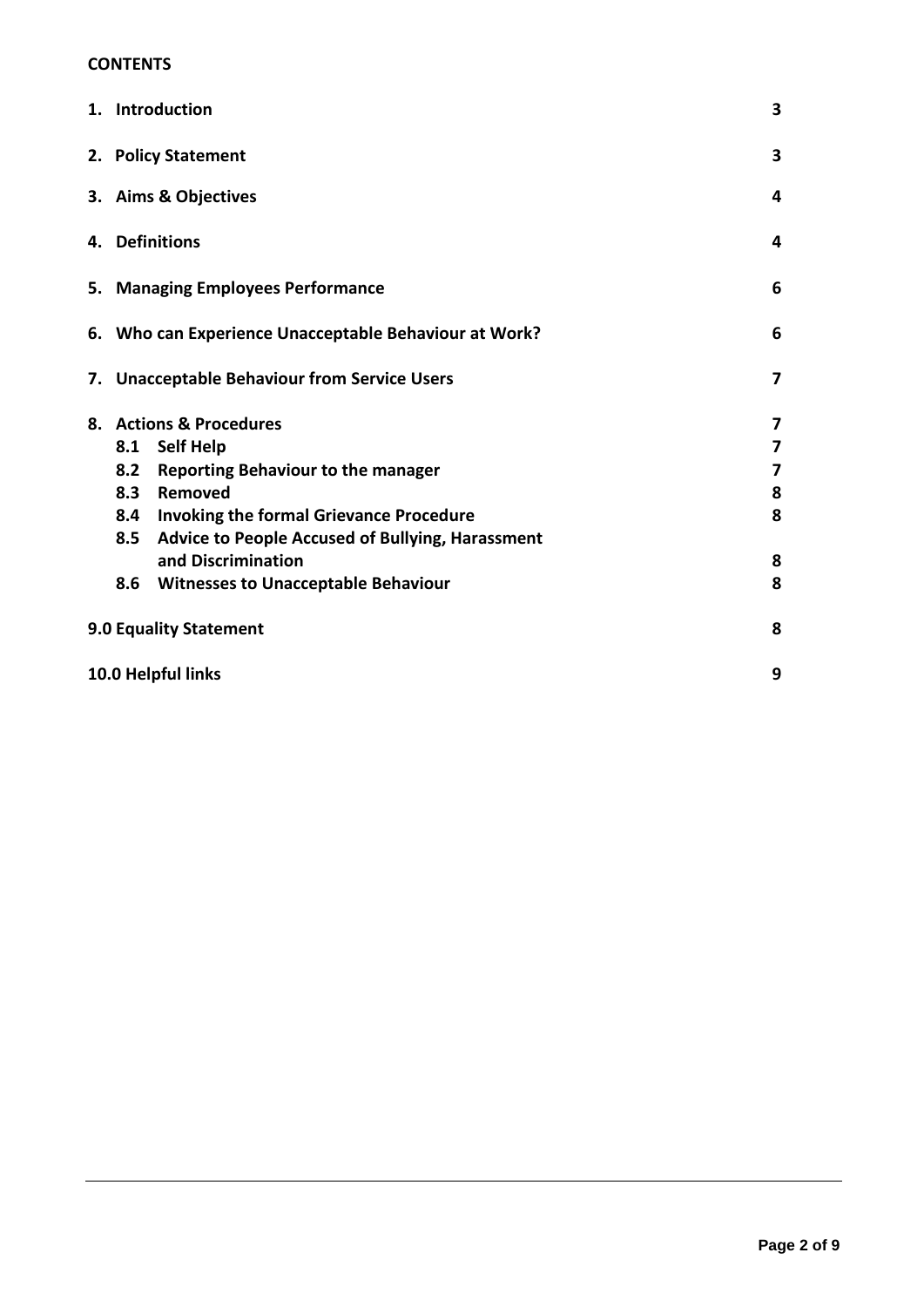## **1. INTRODUCTION**

Honiton Community College is committed to working towards creating a working environment in which all staff are treated fairly, with dignity and respect and unacceptable behaviour will not be tolerated.

Unacceptable behaviour has a detrimental and negative effect on individuals and ultimately an organisation's efficiency.

This policy applies to all employees, governors, volunteers and contractors undertaking work on behalf of the organisation. These groups will be collectively referred to as 'individuals' within this policy.

All individuals' have a clear role to play in helping to create a positive working environment. In particular, individuals' should be aware of their own conduct and behave in a manner which ensures and promotes acceptable behaviour. The Principal, Governors, managers and supervisors have a responsibility to raise awareness of this issue and challenge and stop unacceptable behaviour in the workplace.

All individuals' should be prepared to take appropriate action if they observe or have evidence that a colleague is being subjected to unacceptable behaviour and/or observe a colleague demonstrating unacceptable behaviour.

To preserve and protect a positive working environment the college has existing policies that set clear standards of conduct which must be observed and enable employees to raise concerns. These include the; Equality Policy; and the Grievance Policy. In addition, certain professions such as teachers and social workers have standards of conduct set by their registered body.

Where formal action is necessary because of an employee's unacceptable behaviour, action may be taken through the College's Conduct Policy. Managers should seek advice from the college's HR supplier.

Further advice and support on the application of this Policy may be sought from the college's HR supplier.

# **2. POLICY STATEMENT**

The college is committed to tackling behaviour deemed inappropriate in working relationships. In most instances issues can be resolved informally, however where issues are very serious or occur repeatedly, formal conduct procedures may be invoked.

This policy defines a number of principles and sets out procedures that ensure that behaving in a professional manner is the accepted standard for all people working within the college.

Any unacceptable behaviour directed towards another, including harassment based on age, disability, gender re-assignment, marriage & civil partnership, pregnancy & maternity, race (colour, nationality & ethnic or national origins), religion or belief, sex and sexual orientation is unlawful and will not be tolerated in any form by this organisation. Action may be taken under the Conduct Policy.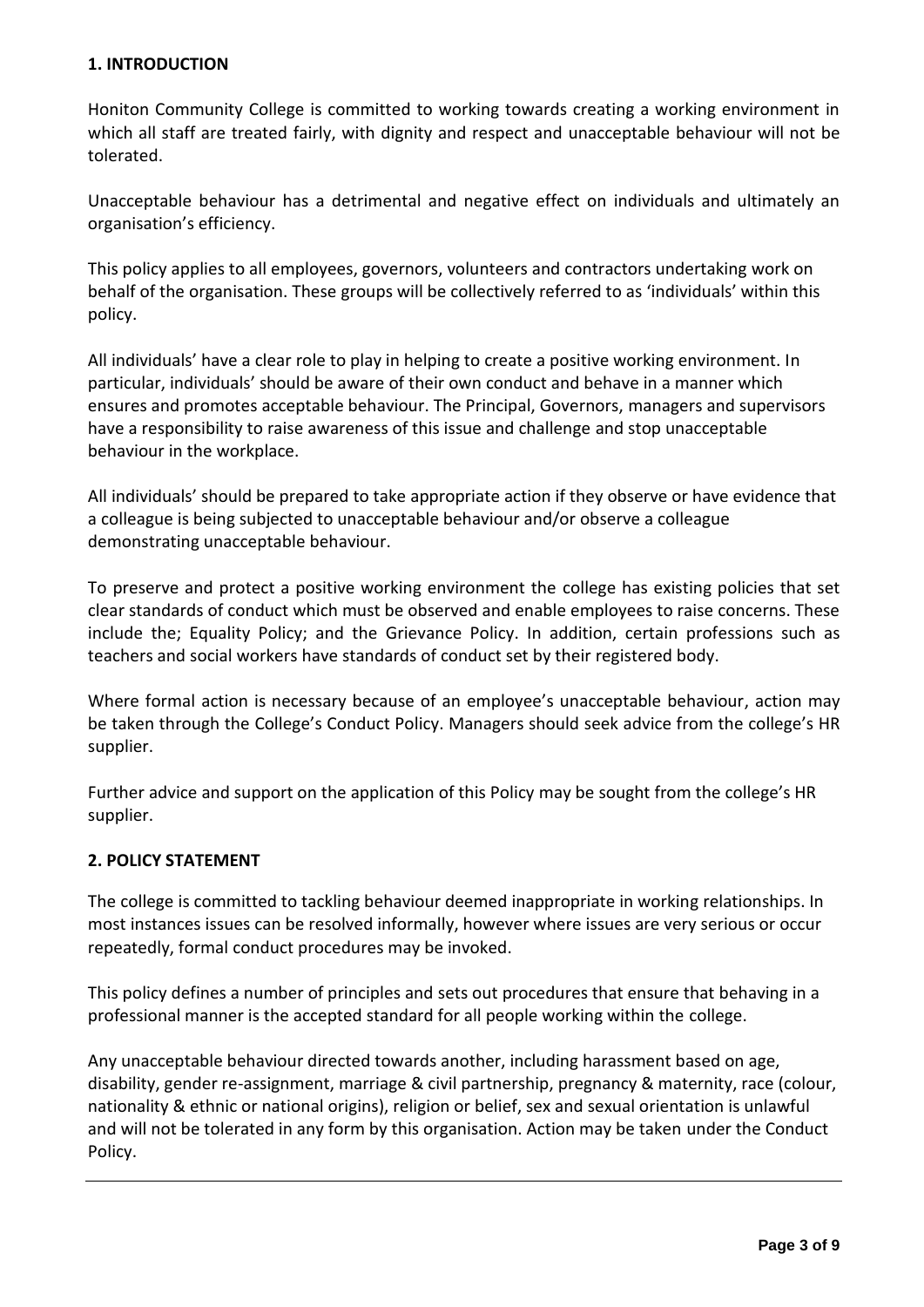## **3. AIMS & OBJECTIVES**

This policy aims to help individuals and their managers resolve problems informally and in a positive manner where appropriate. If necessary, support and assistance can be sourced from the college's HR supplier and Mediation Service.

The objectives of this Policy are to:

- ensure that all individuals are aware of the types of unacceptable behaviour and their responsibilities for preventing such behaviour
- ensure that all individuals understand what action may be taken to prevent unacceptable behaviour, including formal conduct action where appropriate
- promote a climate where individuals feel confident to bring forward issues of unacceptable behaviour without fear of victimisation
- ensure that all issues of unacceptable behaviour are responded to quickly, positively and in confidence where appropriate

#### **4. DEFINITIONS**

People behave acceptably when they:

- afford dignity, trust and respect for everyone and themselves
- have awareness of the effects of their behaviour on others and only make reasonable and manageable demands
- communicate honestly and openly, clearly stating what they need and expect of others
- provide and are receptive to honest feedback based on evidence
- challenge discriminatory language and behaviour in an appropriate way

In relation to unacceptable behaviour, the definitions and principles adopted in this policy are in line with the Equality Act 2010 and are as follows:

#### **Protected characteristics**

The Act offers protection to people with 'protected characteristics'. These are: age; disability; gender reassignment; marriage and civil partnership; pregnancy and maternity; race; religion and belief; sex and sexual orientation.

**Discrimination** is to treat someone less favourably than another person because of a protected characteristic they have or are thought to have or because they associate with someone who has a protected characteristic or where it is perceived that an individual possesses a protected characteristic. Indirect discrimination can occur where a provision, criteria or practice is applied which unfairly disadvantages someone on these grounds. Discrimination is unlawful.

**Harassment** is unwanted conduct relating to a protected characteristic (except pregnancy & maternity and marriage & civil partnership), which may also be based upon association or perception, that has the purpose or effect of violating a person's dignity or creating an intimidating, hostile, degrading, humiliating or offensive environment. E.g. harassment based on a person's association with their disabled child or harassment based on a perception that a person holds a religious belief. It includes unwanted conduct of a sexual nature, verbal, non-verbal and physical conduct.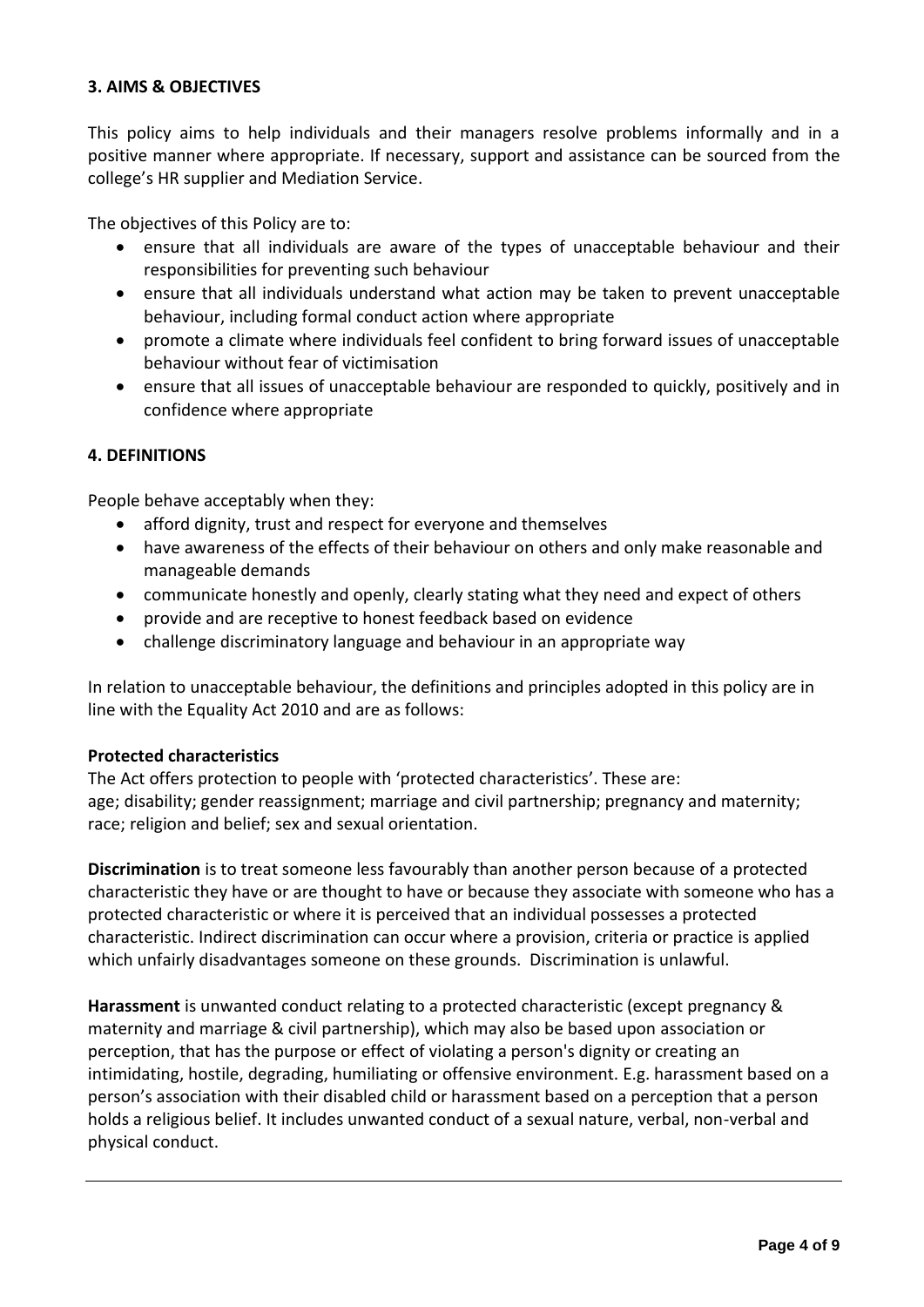An individual may complain of harassment even if they don't possess the protected characteristic or the harassment is not directed at them (See Para. 8.7 – Witnesses to Unacceptable Behaviour). In addition, an individual is protected from third party harassment. Such harassment occurs where a third party harasses an individual in the course of their employment. This is outside the scope of this policy, which focuses on acceptable behaviour within the organisation. For managing harassment by a third party, i.e. parent/guardian, see your line manager or a member of the Executive Leadership Team (ELT). Within schools, it is essential to keep a record of any incidents that could be deemed as harassment of staff, to take appropriate action and to record the measures put in place to stop the harassment.

When defining behaviour in cases of harassment, it is appropriate to place emphasis on the recipient's experience rather than the motivation of the person complained about.

**Bullying** is a type of harassment, which consists of persistent actions, criticism, or personal abuse in public or private, which humiliate, intimidate, frighten, undermine or demean the individual. People affected by bullying often feel the matter appears trivial or that they have difficulty in describing it. Bullying can be defined in many ways but is generally behaviour that is identified as a misuse of power.

Behaviour that is acceptable to some individuals may cause embarrassment, distress or anxiety to others.

Examples of what this organisation regards as unacceptable behaviour include:

- using aggressive language, threatening, ridiculing, ignoring people or repeatedly shouting
- telephoning people at home unnecessarily (for example, demanding work when the person is absent due to sickness or ill health)
- focusing only on weaknesses
- bringing up details of someone's private life inappropriately;
- leaving impossibly long lists of tasks and making unreasonable demands
- criticising people or maliciously gossiping about them in their absence
- ridiculing or demeaning someone picking on them or setting them up to fail
- comments or jokes, about distinctive peoples and nationalities
- frequent comments about aspects of physical appearance or using forms of address that are demeaning
- threatening or implying, without reason, that, as a colleague, you will cause the person to lose his/her job or fail to get a promotion or suffer some other form of career difficulty or financial disadvantage
- coercing someone to join the harassment/bullying of another person
- excluding or marginalising someone or refusing to engage with them appropriately

This list is not exhaustive. It is simply a guide to help individuals consider their own and others behaviour and gain understanding of what behaviours are unacceptable in the workplace.

It is also recognised that an occasional raised voice or heated debate regarding work-related issues in itself may not be unacceptable behaviour but is communication between colleagues, usually over issues that individuals feel passionate about, and can be a driver in the workplace for developing new ideas and better practices. However, it should be noted that at any time, an individual may believe that the boundary between 'heated debate' and unacceptable behaviour has been crossed and may wish to address the issue.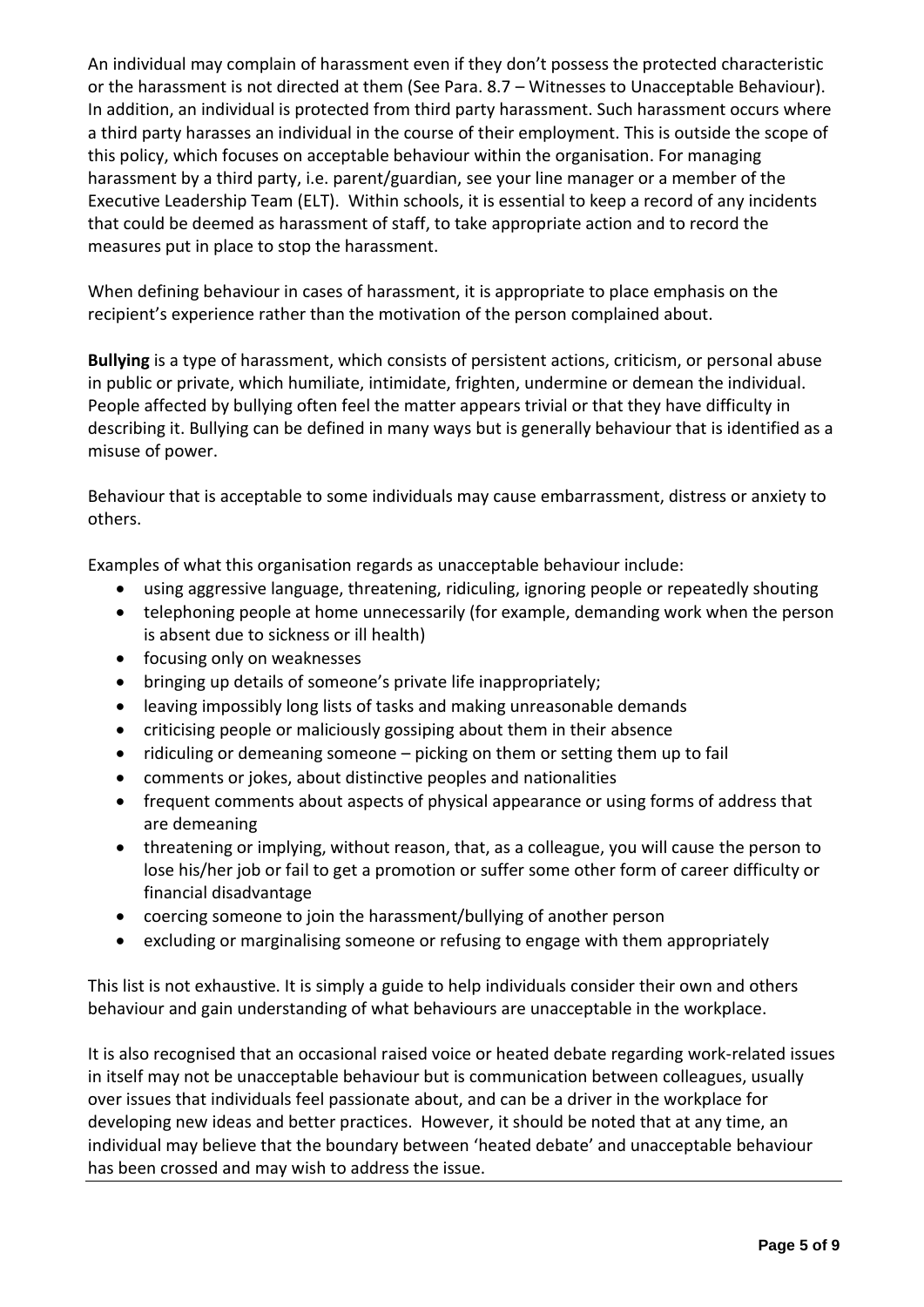## **5.0 MANAGING EMPLOYEES PERFORMANCE**

Legitimate, constructive, fair and evidenced criticism of an individual's performance or behaviour at work is not bullying or harassment.

It is important to acknowledge that views and opinions held by others and decisions made by managers and supervisors, may not always coincide with the individual's. It must be recognised that those in positions of management have both a contractual right and responsibility to discharge managerial duties.

Managers may have to deal with capability, conduct or performance issues as part of their management duties or responsibilities. If the concerns are not clearly evidenced to the individual, the individual may perceive criticism as bullying, harassment or discrimination. In such an instance Mediation could provide a way of both parties gaining understanding of each other's responsibilities and concerns.

It is unacceptable to condone bullying behaviour under the guise of a particular management style. Whilst recognising that effective management may call for a firm and assertive style to achieve desired outcomes, it should be ensured that individuals are treated with dignity and respect at all times.

## **6.0 WHO CAN EXPERIENCE UNACCEPTABLE BEHAVIOUR AT WORK?**

Any person regardless of age or disability, gender re-assignment, marriage & civil partnership status, pregnancy, maternity status, race (colour, nationality & ethnic or national origins) religion or belief, sex and sexual orientation may experience unacceptable behaviour towards them from work colleagues.

Unacceptable behaviour can occur at any level within the organisation and some people may suffer a multiple burden of bullying, harassment and discrimination.

In cases of harassment, it is very often behaviour perceived by others as being innocuous which is most difficult to deal with and most distressing for the recipient. The recipient may feel this behaviour is intended to harass or bully them, but will be aware that it could be described and interpreted otherwise.

The key question is:

• Is the individual experiencing discomfort, distress, or unhappiness at work as a result of the actions of another person?

Subject to normal performance management practice (see Para.5.0), if the answer to this question is yes, then it is likely they are feeling bullied, harassed and/or discriminated against by someone at work.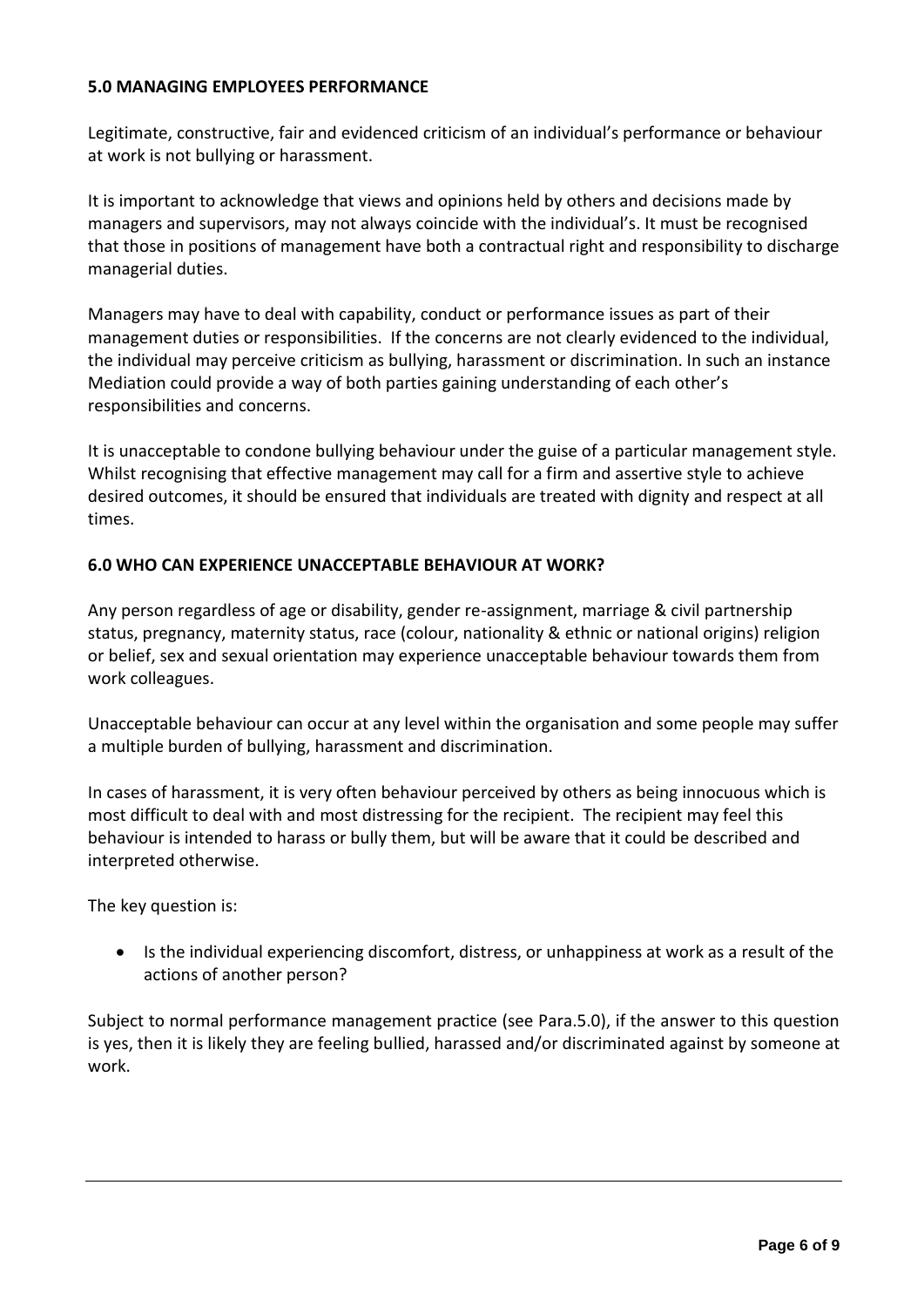## **7.0 UNACCEPTABLE BEHAVIOUR FROM SERVICE USERS.**

Individuals may experience unacceptable behaviour from members of the public, service users, parents or customers. This is outside the scope of this policy, which focuses on acceptable behaviour within the college. However, anyone experiencing unacceptable behaviour in the course of their work from members of the public can expect and demand the active support of his/her Principal /Manager. For issues outside of schools, refer the incident in question to your line manager or a member of the Executive Leadership Team (ELT).

Where Principals experience difficulties with parents, consideration may be given to the use of mediation to resolve the issue(s).

## **8.0 ACTIONS & PROCEDURES**

Unacceptable behaviour should not be tolerated and employees are recommended to seek advice and support at the earliest opportunity. This policy suggests a number of options to deal with unacceptable behaviour in the workplace and these are identified below:

## **8.1 Self Help**

Self help is an informal procedure, which may include access to external advice lines, leaflets, posters, the Internet and Intranet, where further information is available. Self Help is not done in isolation; recipients of unacceptable behaviour must have other avenues. Individuals can access further help through the Trade Unions, their friends, the college's HR Policy and Management as appropriate.

Self help is individual action to resolve unacceptable behaviour through dialogue with the other party. In many ways this is the ideal solution for the recipient(s). It involves bringing the unwanted nature of the unacceptable behaviour to the attention of the other party with the intention of stopping the behaviour that is causing the problem and agreeing more acceptable ways of behaving. This would ideally be in person or perhaps by writing to the individual or through a third party.

Individuals can make use of the policy and the definitions of acceptable/unacceptable behaviour. In many instances no further action will be required when the unacceptable behaviour and its effect is recognised by the other party who can then vary their behaviour accordingly.

#### **8.2 Reporting Behaviour to the Manager**

Individuals may talk over their concerns with their Principal/manager/supervisor in the first instance. Individuals should make it clear that they wish to deal with the matter under this policy and not lodge a formal grievance at this stage. The Principal/manager/supervisor will act or advise according to the situation, which might involve some initial investigation and/or contact with the college's HR supplier. The Principal/ manager/supervisor might talk through how the individual could manage it informally face to face or perhaps through mediation, before any recourse to the formal grievance procedure. Where the issues are serious the Principal/manager/supervisor may have to invoke the conduct policy if the actions/behaviour of the other party is so unacceptable as to be deemed misconduct.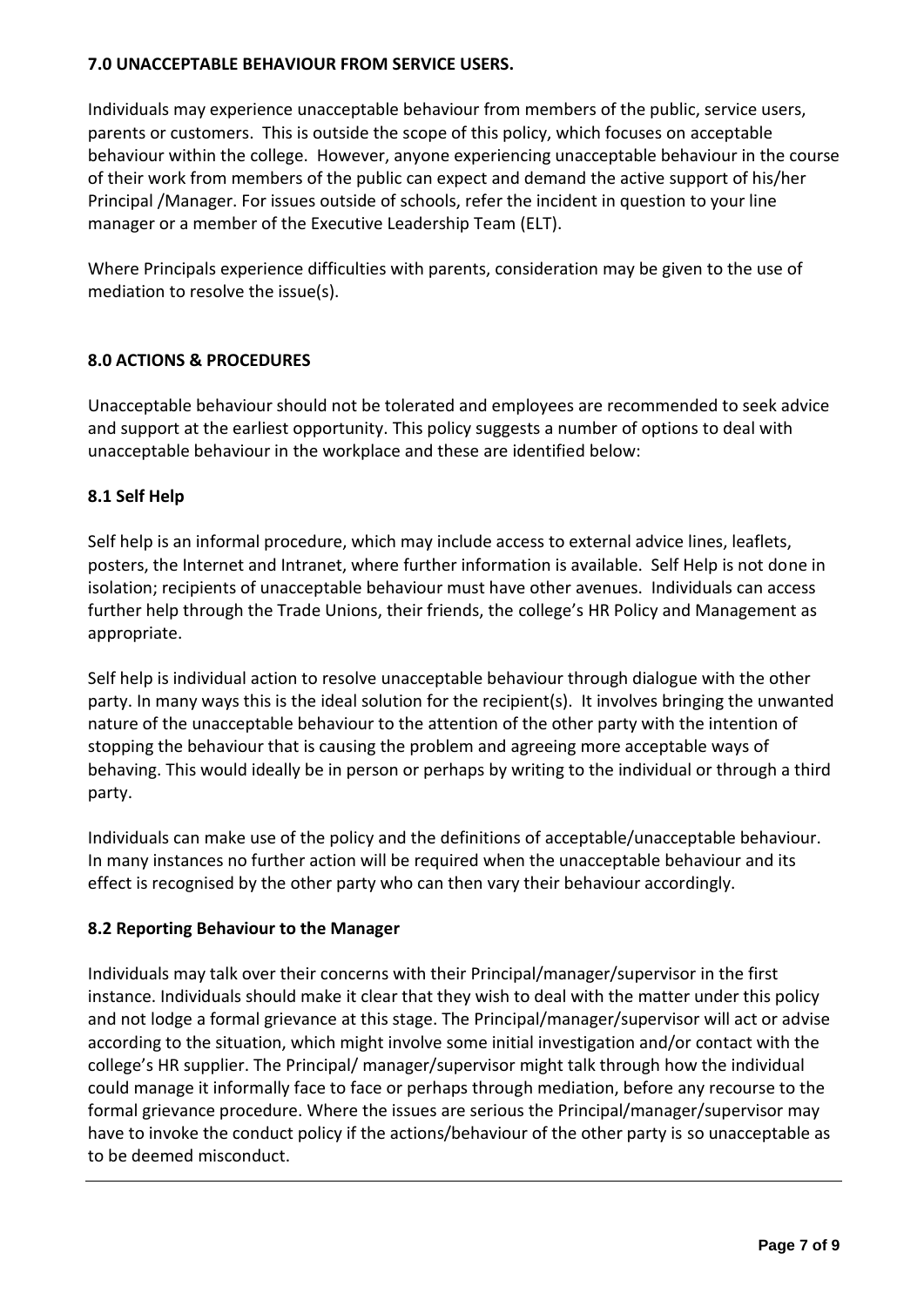If the concerns relate to the Principal's/manager's behaviour, individuals are advised to contact their trade union or the college's HR supplier.

# **8.3 Mediation**

Section removed as it relates to Devon County Council and not the college's current HR supplier.

# **8.4 Invoking the formal Grievance Procedure**

The formal grievance procedure is available for use by employees who wish to bring a complaint against another employee where the informal procedure, including mediation, has been ineffective. See the College's Grievance Policy for more details.

# **8.5 Advice to People Accused of Bullying, Harassment and Discrimination**

Subject to any informal or formal action taken initially to resolve unacceptable behaviour the line manager, Executive Leadership Team (ELT) or college's HR supplier may also provide information to people who are accused of bullying, harassment and discrimination. They will be given impartial information so that the individual can decide the course of action best suited to him/her at that time.

Being accused of behaving in unacceptable ways can be equally concerning to the individual. In many cases the individuals are unaware that their behaviour is the cause of another person's distress or discomfort or that it may be unacceptable to others in the workplace.

# **8.6 Witnesses to Unacceptable Behaviour**

Your line manager and the Executive Leadership Team (ELT) are available to colleagues who have witnessed instances of unacceptable behaviour and are unsure how best to proceed. An individual can make a complaint of harassment where he or she is offended by behaviour even if it is not directed at him or her. The individual does not need to possess the relevant protected characteristic.

# **9.0 EQUALITY STATEMENT**

The college, as the first line of contact, will ensure that employees are able to access a copy of the policy.

Honiton Community College, seeks to eliminate discrimination, advance equality and foster good relations.

Honiton Community College is committed to the principle of equal opportunities in employment regardless of a person's age, disability, gender re-assignment, marital or civil partnership status, pregnancy, maternity status, race (including colour, nationality and ethnic or national origins), religion or belief, sex and sexual orientation.